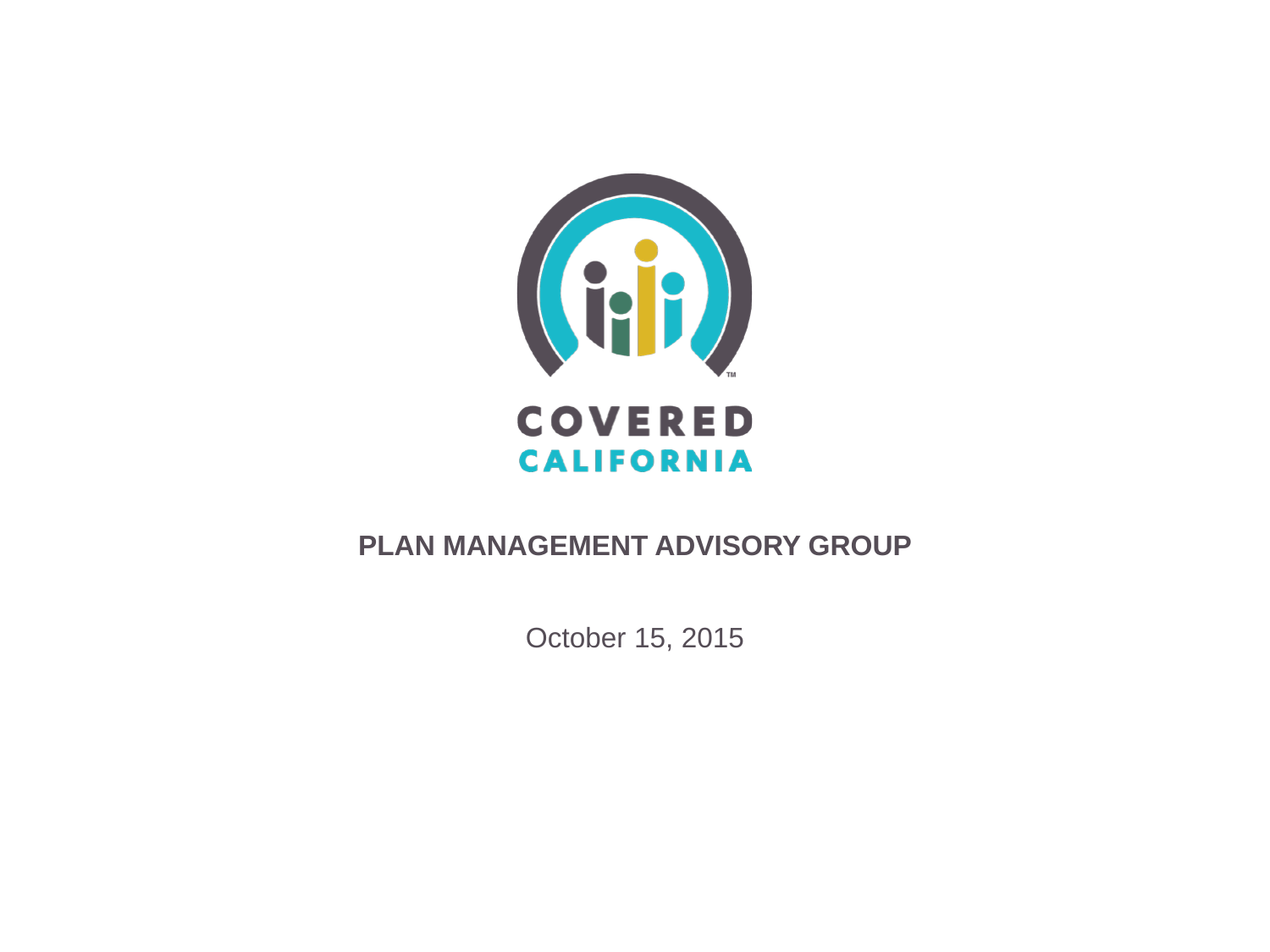

**AGENDA Plan Management and Delivery System Reform Advisory Group Meeting and Webinar** <https://attendee.gotowebinar.com/register/3700058205961202433> **Thursday, October 15, 2015, 10:00 a.m. to 12:00 p.m.**

|      | <b>October Agenda Items</b>                        | <b>Suggested Time</b>     |
|------|----------------------------------------------------|---------------------------|
| L.   | <b>Welcome and Agenda Review</b>                   | 10:00 - 10:05 (5 min.)    |
| Ш.   | <b>2017 Certification Discussion</b>               | 10:05 - 10:50 (45 min.)   |
| III. | <b>Benefits and Networks Subcommittee update</b>   | $10:50 - 11:20$ (30 min.) |
| IV.  | <b>Quality and Contracting Subcommittee update</b> | 11:20 - 10:50 (30 min.)   |
| V.   | <b>Wrap-Up and Next Steps</b>                      | $11:50 - 12:00$ (5 min.)  |

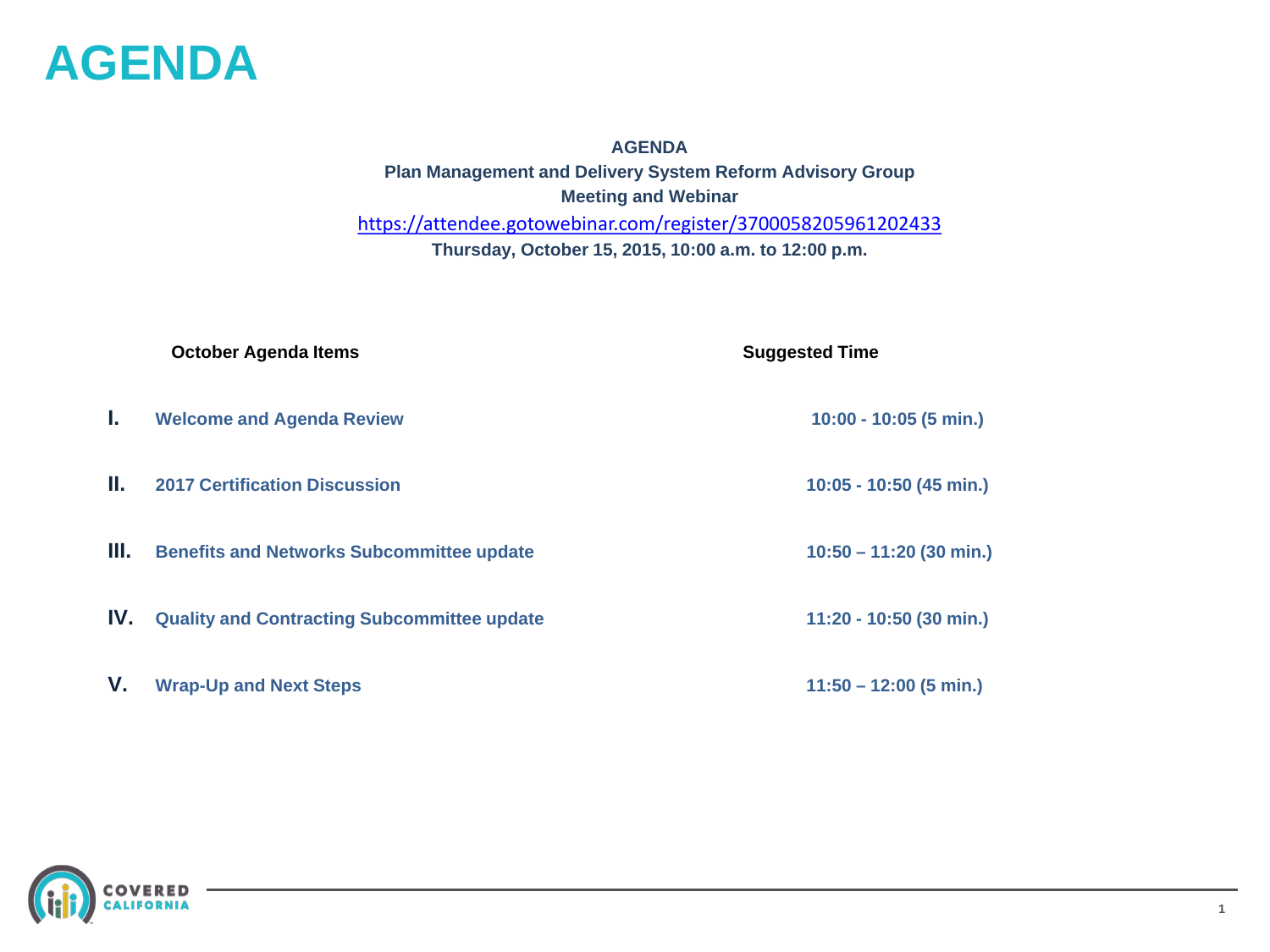# **2017 CERTIFICATION DISCUSSION**

ANNE PRICE, DIRECTOR PLAN MANAGEMENT DIVISION

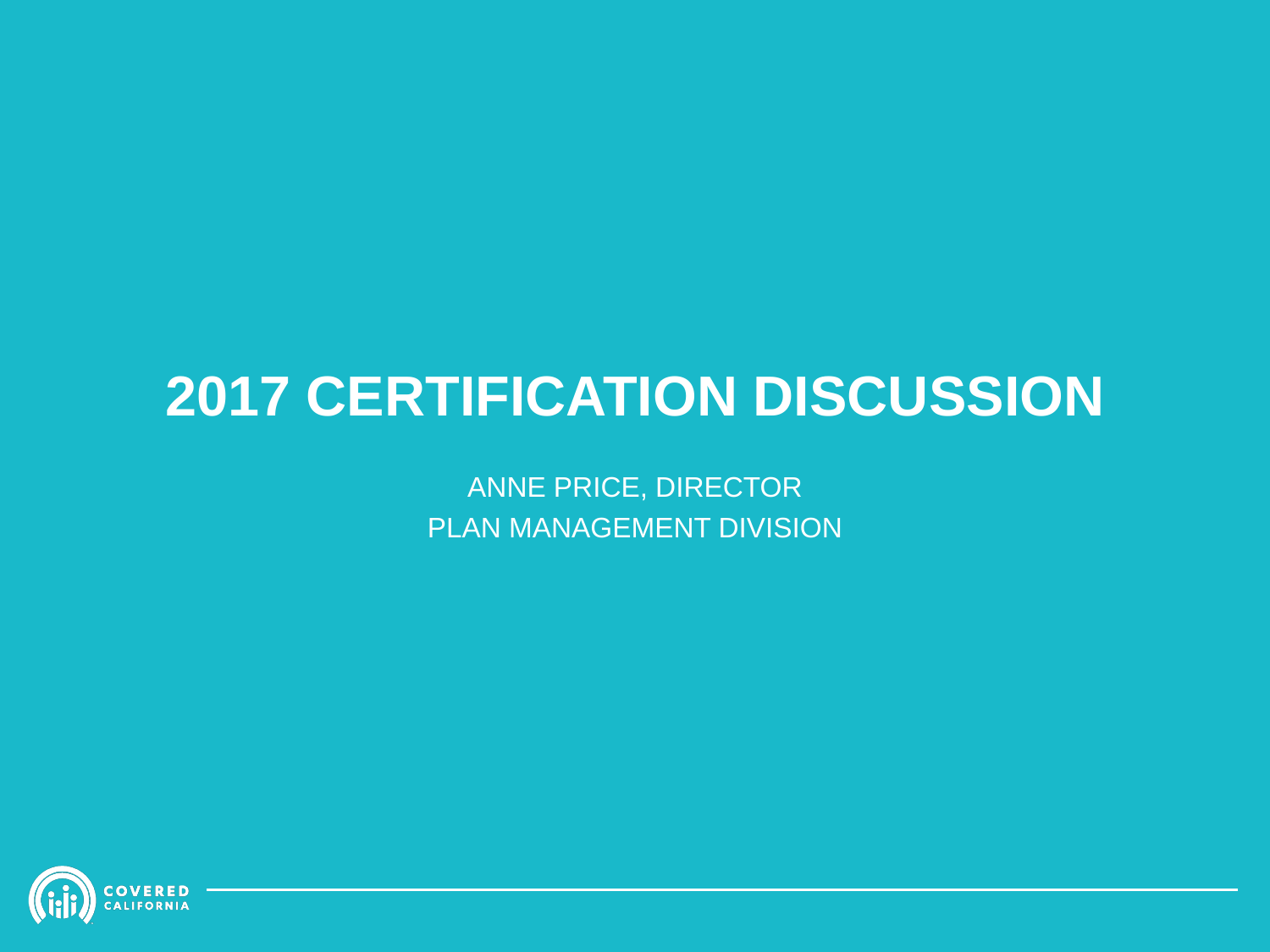## **2017 QHP CERTIFICATION FOR COVERED CALIFORNIA INDIVIDUAL MARKET**

### **Guiding Principals**

- Portfolio stability with flexibility for new plan and product offerings
	- Continued growth and implementation of integrated models of care such as Accountable Care Organizations (ACO) or Medical Homes
	- Support of new payment models in concert with other Payors
	- Consider changes over-time to promote Value Based Insurance Designs (VBIDs) either as part of standard design or allow alternatives
	- Consider implementation of new networks
- Focus on carrier performance
	- Requirement of carrier participation in targeted statewide quality initiatives
	- Improvement in consumer satisfaction
	- Reduction Racial/Ethnic disparities in health outcomes
	- Further support and development of decision support for treatment/provider selection
- Focus on policies/service that promote retention and new enrollment
- Seek to reduce administrative cost of Covered California and carriers which impacts affordability
- Certification policy will continue to be recommended and approved by board, but application documents themselves do not require board approval and are no longer required in state regulations

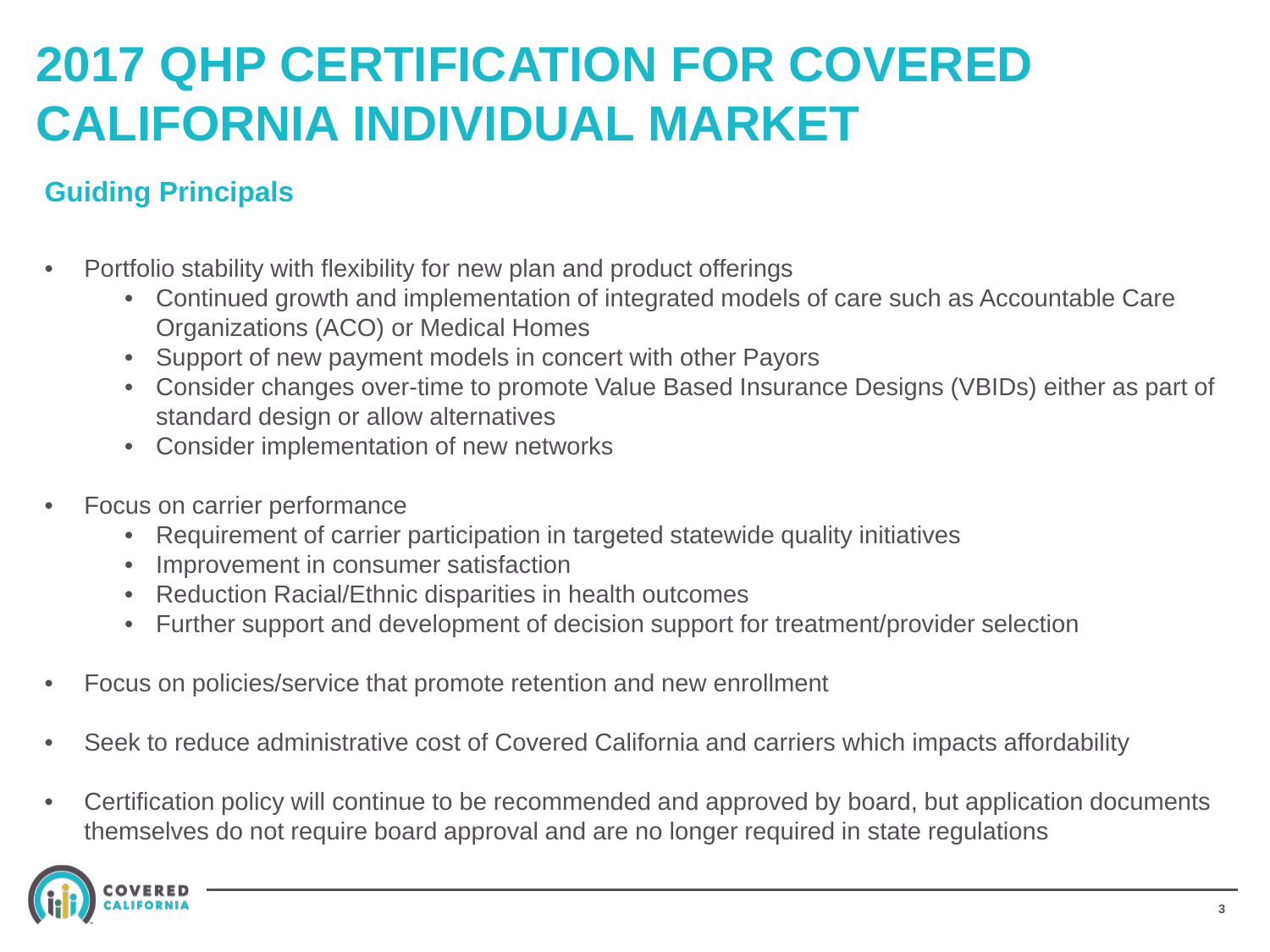## **PROPOSED APPROACH FOR 2017 INDIVIDUAL PLAN CERTIFICATION**

- For 2017, recommend one QHP Certification application that is open to all licensed health insurers
- Consider multi-year contract term  $(2017 2019)$  with annual plan certification that includes:
	- Contract compliance and performance review
	- Rates
	- **Benefits**
	- **Networks**
	- New products
	- Expanded expectations on delivery reform
- Consider limits on new health insurer entrants through 2019
	- Consider if this rule should also apply to Medi-Cal managed care plans and newly licensed entrants
- Consider changing (and timing) of exchange participation fee to a percent of premium
	- Addresses concern from carriers with a higher proportion of Bronze members

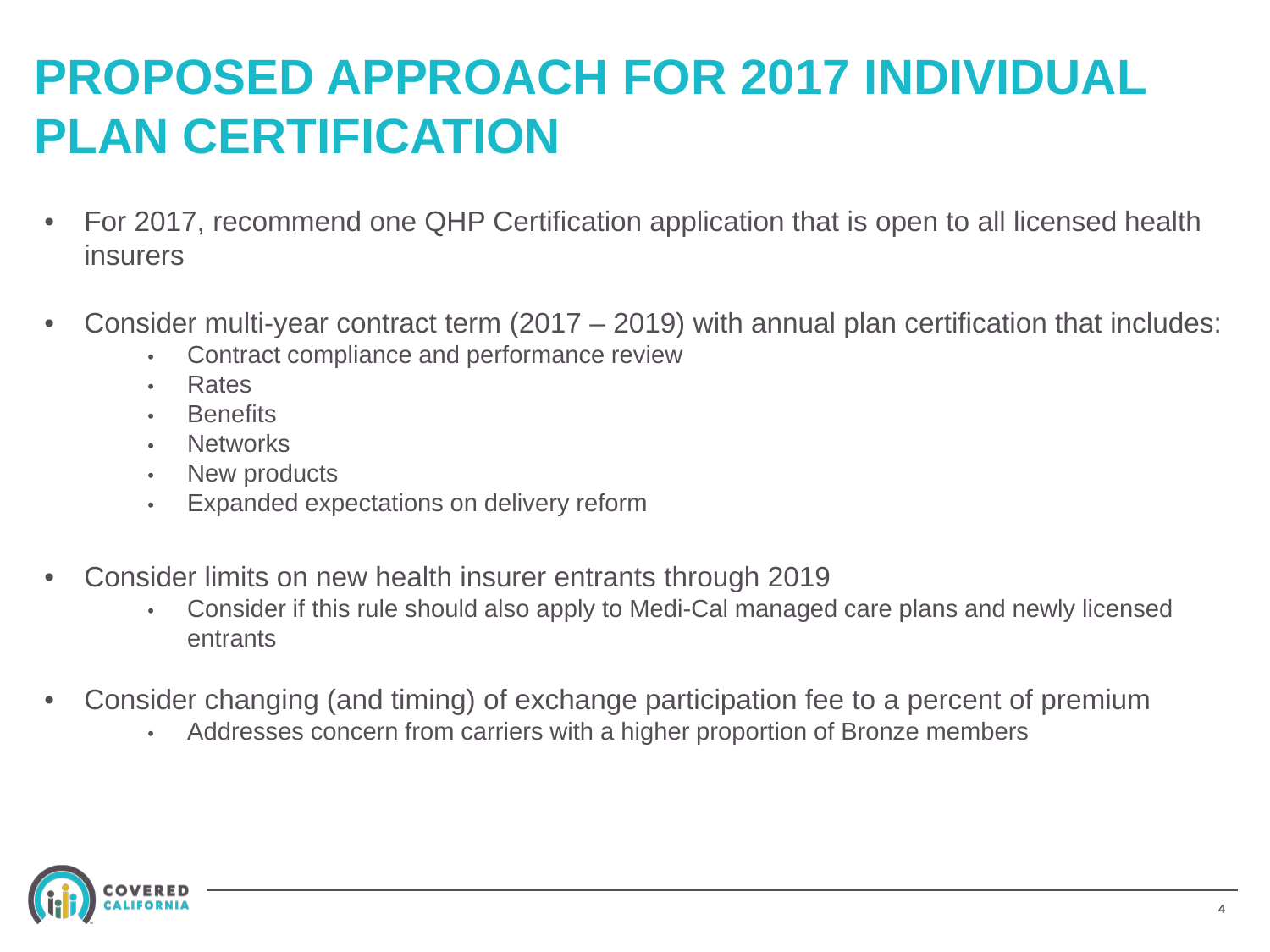## **PROPOSED APPROACH FOR 2017 DENTAL PLAN CERTIFICATION**

- One Qualified Dental Plan (QDP) application, open to all licensed dental issuers
- Multi-year contract term  $(2017 2019)$  with annual plan certification that includes:
	- Contract compliance and performance review
	- Rates
	- **Benefits**
	- **Networks**
	- New products
- No new dental insurer entrants through 2019 except potentially newly licensed
- Consider changing (and timing) of exchange participation fee to a percent of premium to have exchange fee be a more consistent percentage of premium for HMO and PPO dental plans
- Timeline for recommendation and approval by Covered California board will be consistent with the Individual proposal

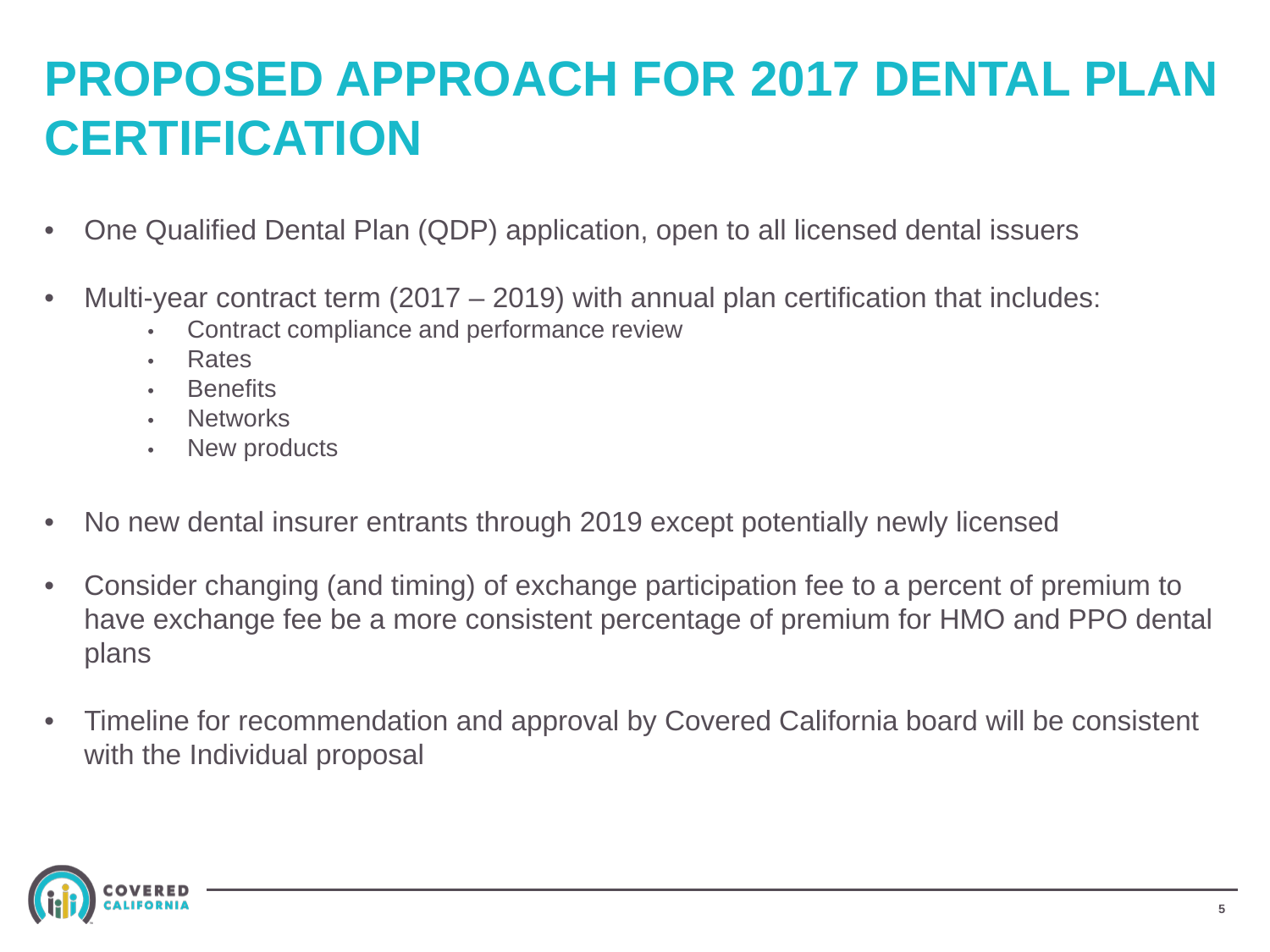## **2017 QHP CERTIFICATION FOR COVERED CALIFORNIA SMALL BUSINESS**

### **Guiding Principals**

- Flexibility to respond to small business market environment
- Focus on carrier performance
- Reduction in administration cost to Covered California and carriers which impacts affordability

### **Proposed Approach**

- Covered California for Small Business QHP certification application, open to all licensed health insurers and not limited to carriers who are QHPs for Individual
- Multi-year contract term (2017 2019) with annual plan certification that includes review of performance and compliance with QHP contract requirements
- Allowance for either monthly or quarterly change in rates, products, plans and networks (subject to Covered California approval)
	- Consider if new entrants could come on Exchange outside certification if the carrier is already a Qualified Health Plan for Individual
- Timeline for recommendation and approval by Covered California board will be consistent with the Individual proposal

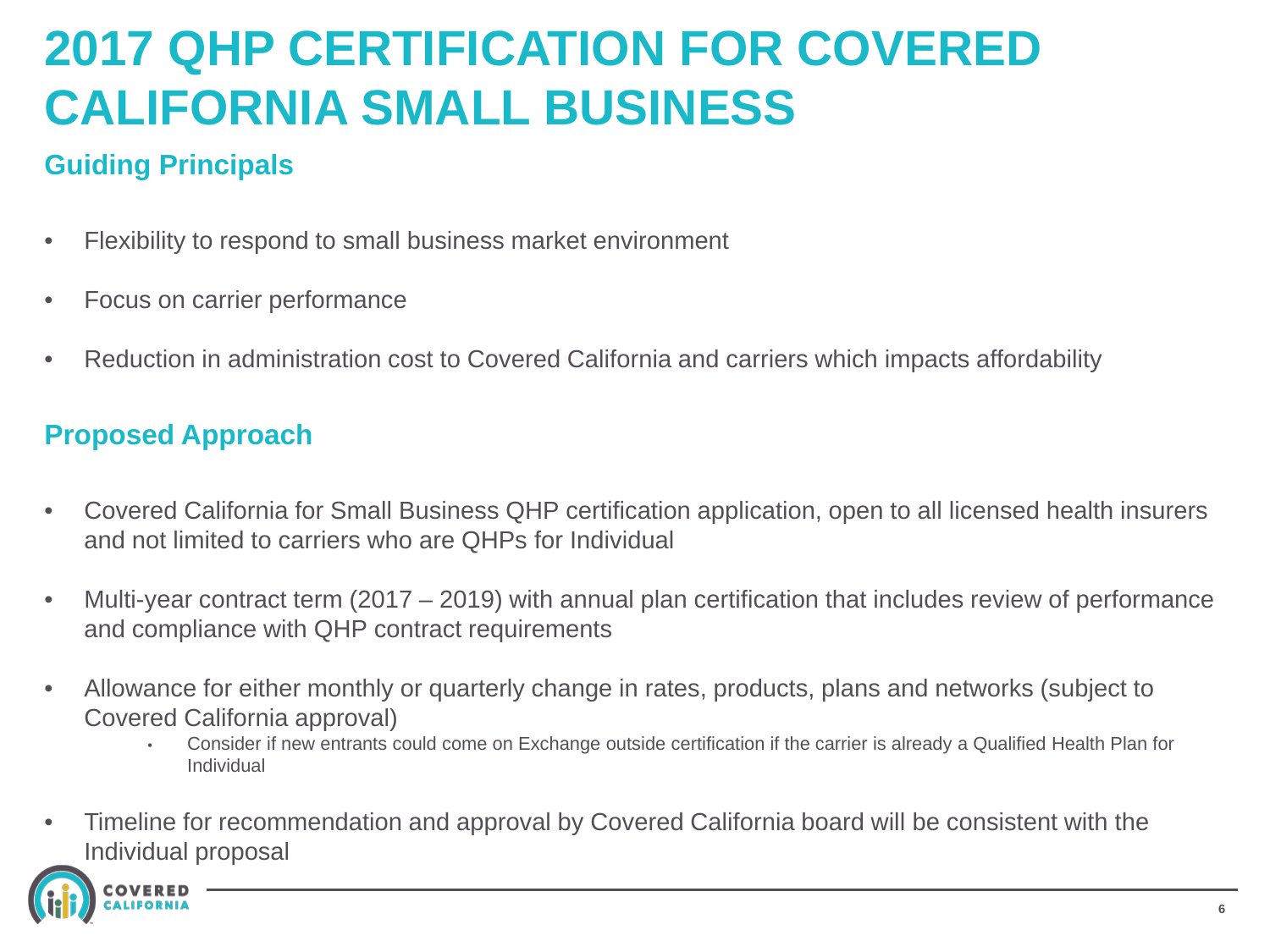## **DECISION PROCESS AND SUBCOMMITTEE TIMELINE**

| <b>Date</b>    | <b>Event</b>                           | <b>Description</b>                                                                                     |  |
|----------------|----------------------------------------|--------------------------------------------------------------------------------------------------------|--|
| 14-Sep         | <b>Project Start</b>                   | <b>Kick Off Communication</b>                                                                          |  |
| 17-Sep         | <b>Plan Advisory Meeting</b>           |                                                                                                        |  |
|                | <b>Quality Subcommittee Meeting</b>    | Kick Off meeting                                                                                       |  |
| 22-Sep         | <b>Benefits &amp; Networks Meeting</b> | <b>Kick Off Meeting</b>                                                                                |  |
| 7-Oct          | Benefits & Networks Meeting            | Subcommittee meeting                                                                                   |  |
| <b>15-Oct</b>  | <b>Plan Advisory Meeting</b>           | <b>Workgroup Status Provided to Advisory</b>                                                           |  |
| 29-Oct         | <b>Dental Technical Work Group</b>     | Kickoff meeting to discuss 2017 benefit design                                                         |  |
| 4-Nov          | <b>Benefits &amp; Networks Meeting</b> | Subcommittee meeting                                                                                   |  |
| 5-Nov          | <b>Dental Technical Work Group</b>     | Discuss 2017 benefit design                                                                            |  |
| <b>10- Nov</b> | <b>Quality Subcommittee Meeting</b>    | Subcommittee meeting                                                                                   |  |
| 12-Nov         | <b>Plan Advisory Meeting</b>           | Recommendations Provided to Advisory for Feedback                                                      |  |
| Mid-Nov        | <b>Draft AV Calculator Release</b>     | Draft CMS rules and AV Calculator expected                                                             |  |
| 19-Nov         | <b>Board Meeting</b>                   | Recommendation to Board (pending AV requirements)                                                      |  |
| 2-Dec          | Benefits & Networks Meeting            | Subcommittee meeting to make necessary changes for AV requirements and finalize benefits, as<br>needed |  |
| 9-Dec          | <b>Benefits &amp; Networks Meeting</b> | Subcommittee meeting to make necessary changes for AV requirements and finalize benefits, as<br>needed |  |
| <b>Dec TBD</b> | <b>Board Meeting</b>                   | <b>Board meeting in December is TBD</b>                                                                |  |
| <b>Jan TBD</b> | <b>Board Meeting - Decision</b>        | <b>Approval by Board</b><br>(Pending Final Actuarial Value Calculator)                                 |  |
| Late Feb       | <b>Final AV Calculator Release</b>     | Final CMS rules and AV Calculator expected (based on prior year experience)                            |  |
| <b>Feb TBD</b> | <b>Board Meeting</b>                   | Approval by Board of final adjustments to SBPD if necessary                                            |  |
| <b>COVERED</b> |                                        |                                                                                                        |  |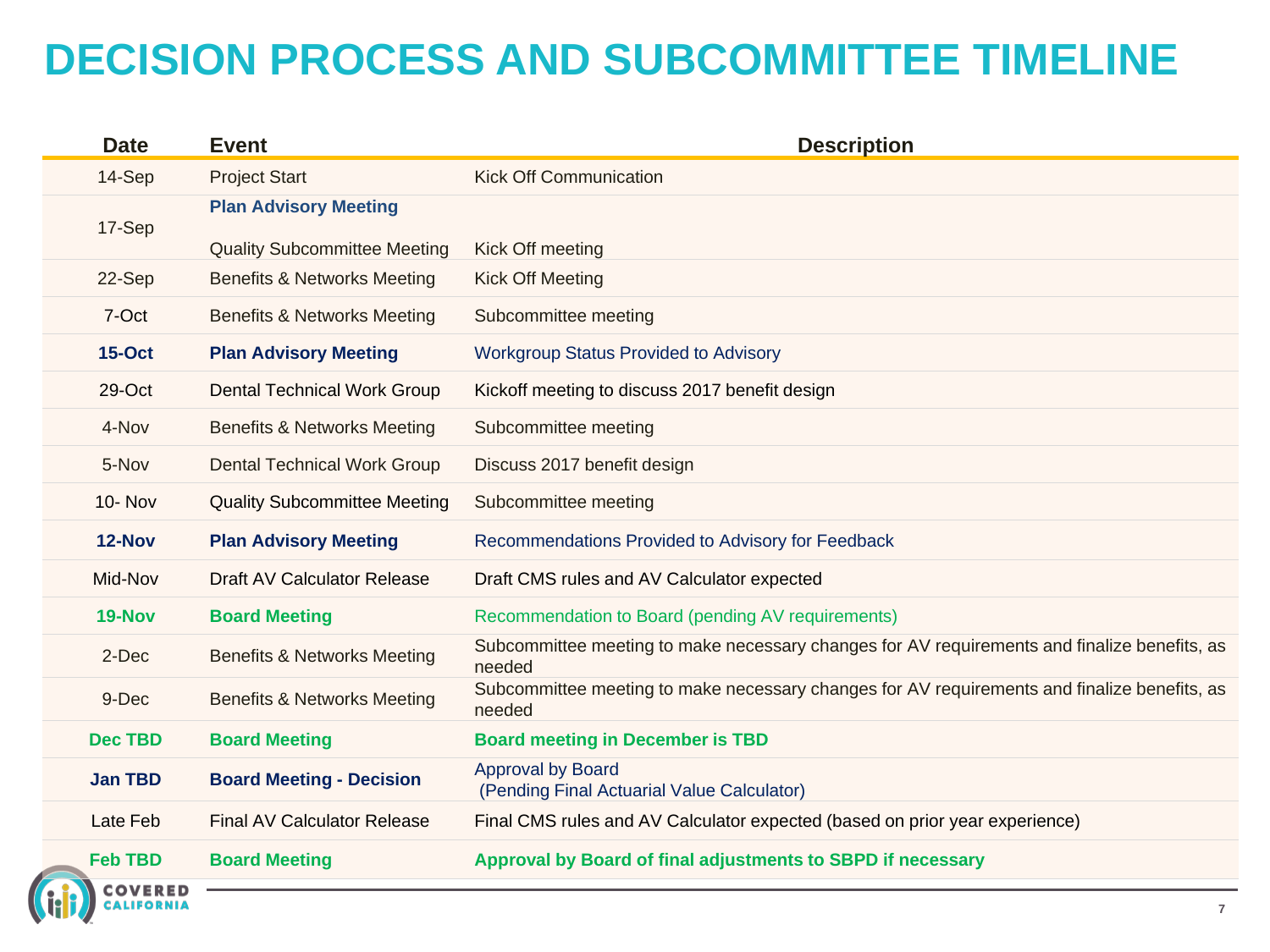## **BENEFITS AND NETWORKS SUBCOMMITTEE UPDATE**

JAMES DEBENEDETTI, DEPUTY DIRECTOR PLAN MANAGEMENT DIVISION

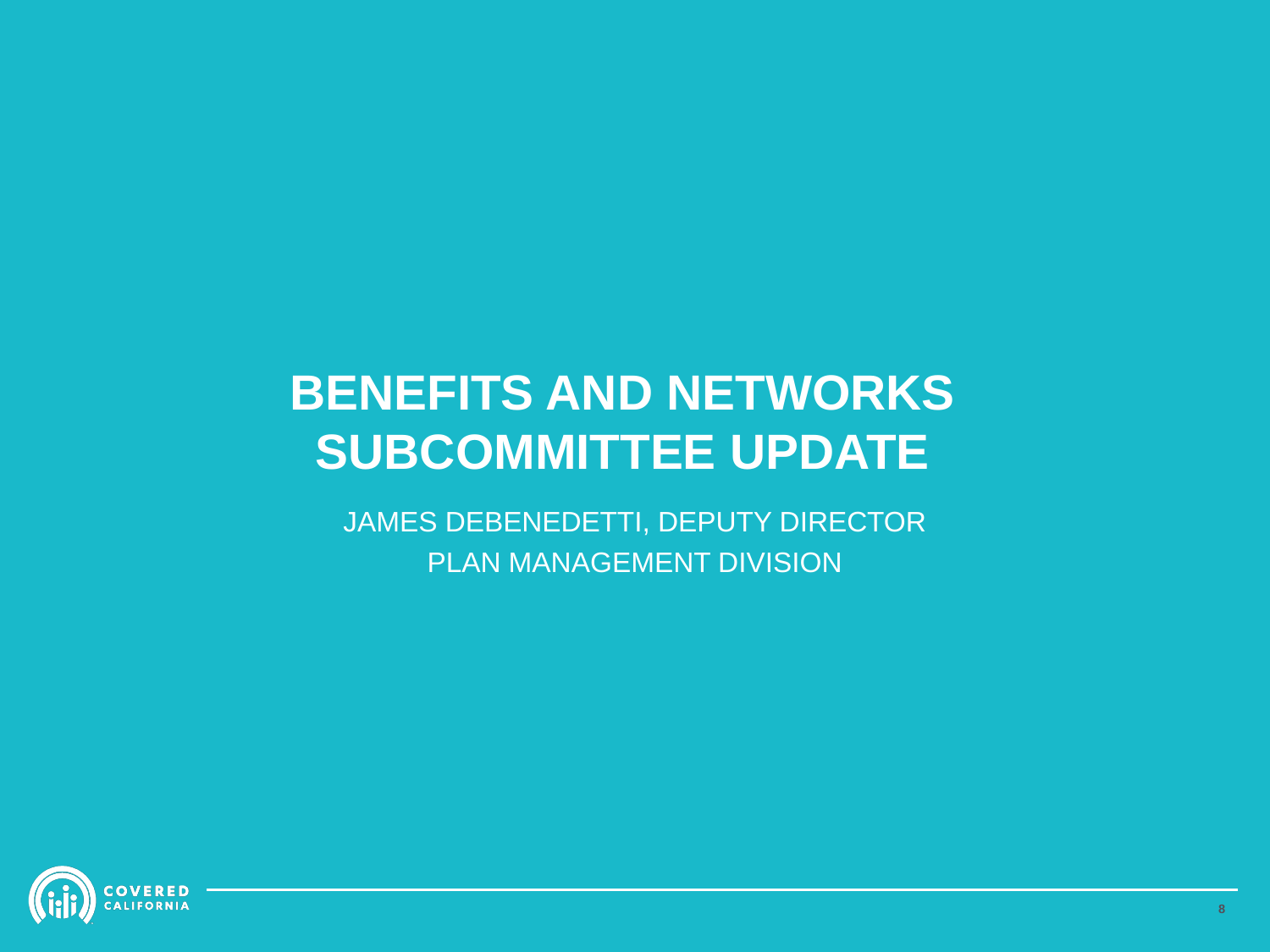# **STRATEGY FOR 2017 BENEFIT DESIGN**

### **Organizational Goal**

Covered California should have benefit designs that are standardized, promote access to care, and are easy for consumers to understand.



### **Subcommittee Goal**

Provide input to Covered California staff as we develop recommendations for the 2017 Standard Benefit Plan Design that are consistent with a multi-year progressive strategy with consideration for market dynamics

### **Subcommittee Objectives**

- 1. Address benefit design priority areas and make minimal changes as necessary to meet AV requirements
- 2. Consider benefit changes that align with market dynamics:
	- Non-standard benefits Non-essential health benefits Alternative Benefit Designs (ABDs) Value-Based Insurance Design (VBID)
- 3. Discuss tiered networks and product requirements

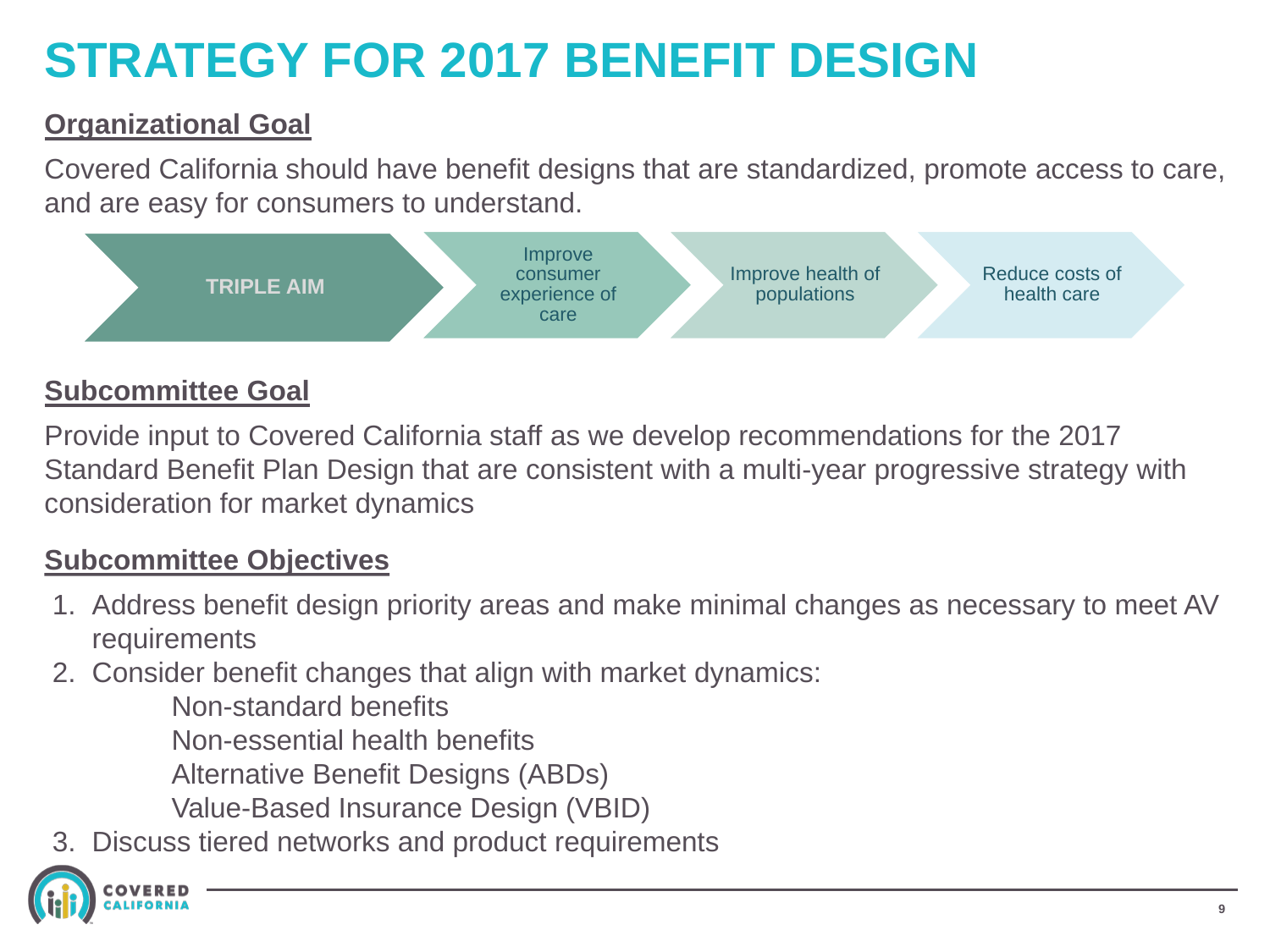## **INDIVIDUAL MARKET BENEFIT REDESIGN LANDSCAPE**

### Text in **red** indicates updates to multi-year strategy since October 2014



2. Oscar Health Plan and UnitedHealthcare added to Covered California QHPs

#### **Benefit & Networks Subcommittee Focus**

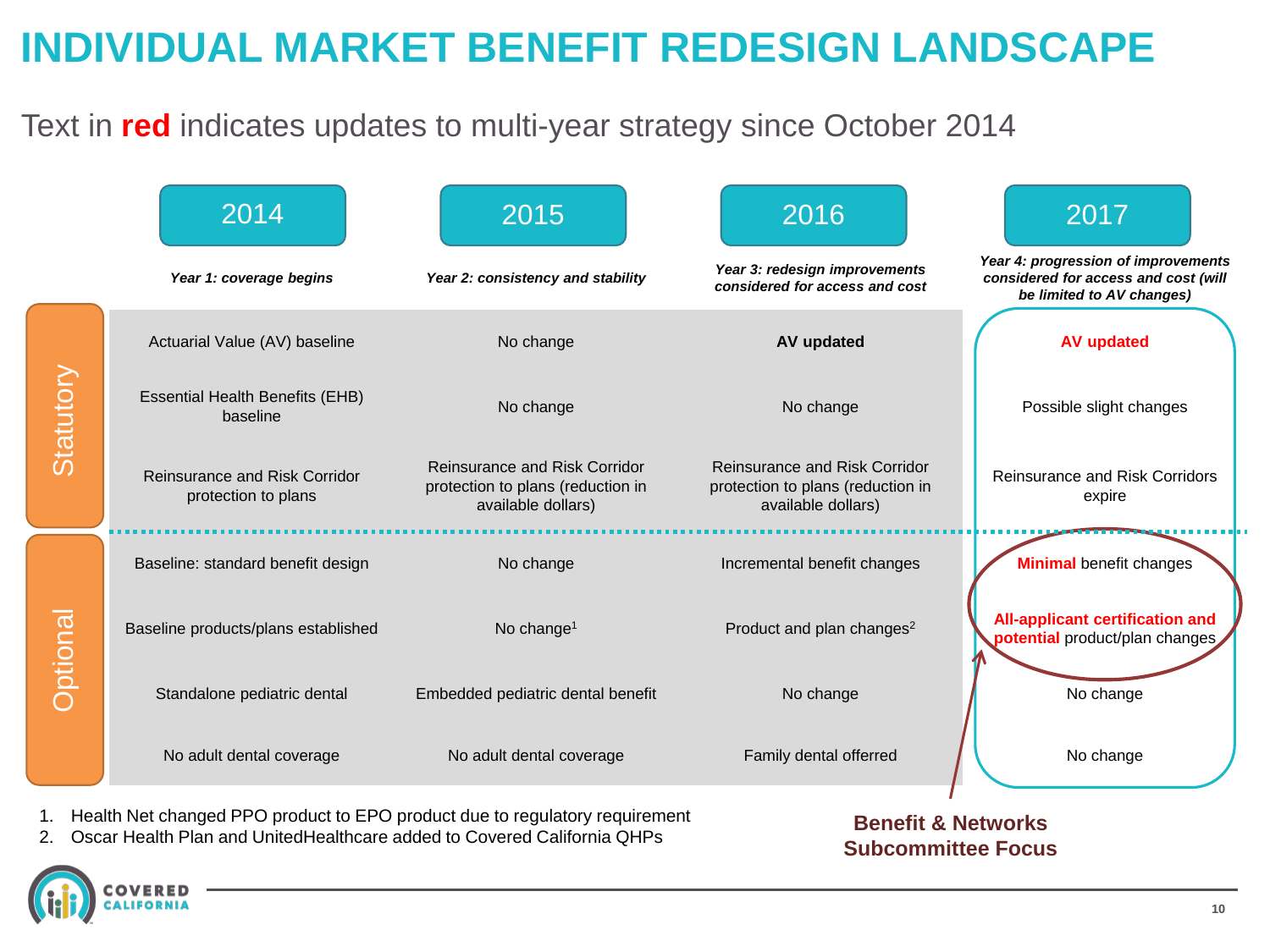# **EXAMPLES OF 2016 PLAN DESIGN CHANGES**

### **GLOBAL CHANGES TO ALL PLAN DESIGNS IN 2016**

| <b>Global Changes to</b><br><b>Service Type</b>    | <b>Common Medical Event</b>                                   | 2016 Changes                                                                                                                                                                                                                                                       |
|----------------------------------------------------|---------------------------------------------------------------|--------------------------------------------------------------------------------------------------------------------------------------------------------------------------------------------------------------------------------------------------------------------|
| Other practitioner office visit                    | Health care provider's office or<br>clinic visit              | Added this benefit to the SBPD. See line item under each metal level for the cost<br>lshare.                                                                                                                                                                       |
| All drug tiers                                     | Drugs to treat illness or condition                           | Changed names: Generic drugs, now Tier 1; Preferred brand drugs, now Tier 2; Non-<br>preferred brand drugs, now Tier 3; Specialty drugs, now Tier 4                                                                                                                |
| Pharmacy deductible                                | Drugs to treat illness or condition                           | For plans with a non-integrated deductible (i.e. the Silver and Bronze tiers), "Brand<br>Drugs Deductible" has been changed to "Pharmacy Deductible"                                                                                                               |
| <b>Specialty Drug Cap</b>                          | Drugs to treat illness or condition                           | All Tier 4 prescriptions now have a maximum charge per script which varies by metal<br>tier. Note that the HSA plans and Catastrophic plans do not have a cap on Tier 4<br>drugs.                                                                                  |
| Outpatient visit                                   | <b>Outpatient Services</b>                                    | Added the "outpatient visit" benefit to the outpatient services category (see details in<br>the SBPD regulations text endnotes); changed the 2015 name, "Outpatient Surgery"<br>to "Outpatient Services." See line item under each metal level for the cost share. |
| <b>Emergency services</b>                          | Needs immediate attention                                     | Split "Emergency room services" into "Emergency room facility fee" and "Emergency<br>room physician fee". See metal tier plan designs for the physician fee cost-share.                                                                                            |
| <b>Mental Health Outpatient</b><br><b>Services</b> | Mental health, Behavioral Health,<br>or Substance Abuse Needs | Split "Mental Health Outpatient Services" into "Mental/Behavioral Health Outpatient<br>Office Visits" and "Mental/Behavioral Health Outpatient Items and Services." See<br>endnote #13 in the SBPD regulations text for an explanation of Items and Services.      |
| <b>Substance Use Outpatient</b><br><b>Services</b> | Mental health, Behavioral Health,<br>or Substance Abuse Needs | Split "Substance Use Outpatient Services" into "Substance Use Outpatient Office<br>Visits" and "Substance Use Outpatient Items and Services." See endnote #13 in the<br>SBPD regulations text for explanation of Items and Services.                               |
| <b>Mental Health Inpatient</b><br><b>Services</b>  | Mental health, Behavioral Health,<br>or Substance Abuse Needs | Split "Mental Health Inpatient Services" into "Mental/Behavioral Health Inpatient<br>Facility Fee" and "Mental/Behavioral Health Inpatient Physician/Surgeon Fee."                                                                                                 |
| <b>Substance Use Inpatient</b><br><b>Services</b>  | Mental health, Behavioral Health,<br>or Substance Abuse Needs | Split "Substance Use Inpatient Services" into "Substance Use Inpatient Facility Fee"<br>and "Substance Use Inpatient Physician/Surgeon Fee."                                                                                                                       |

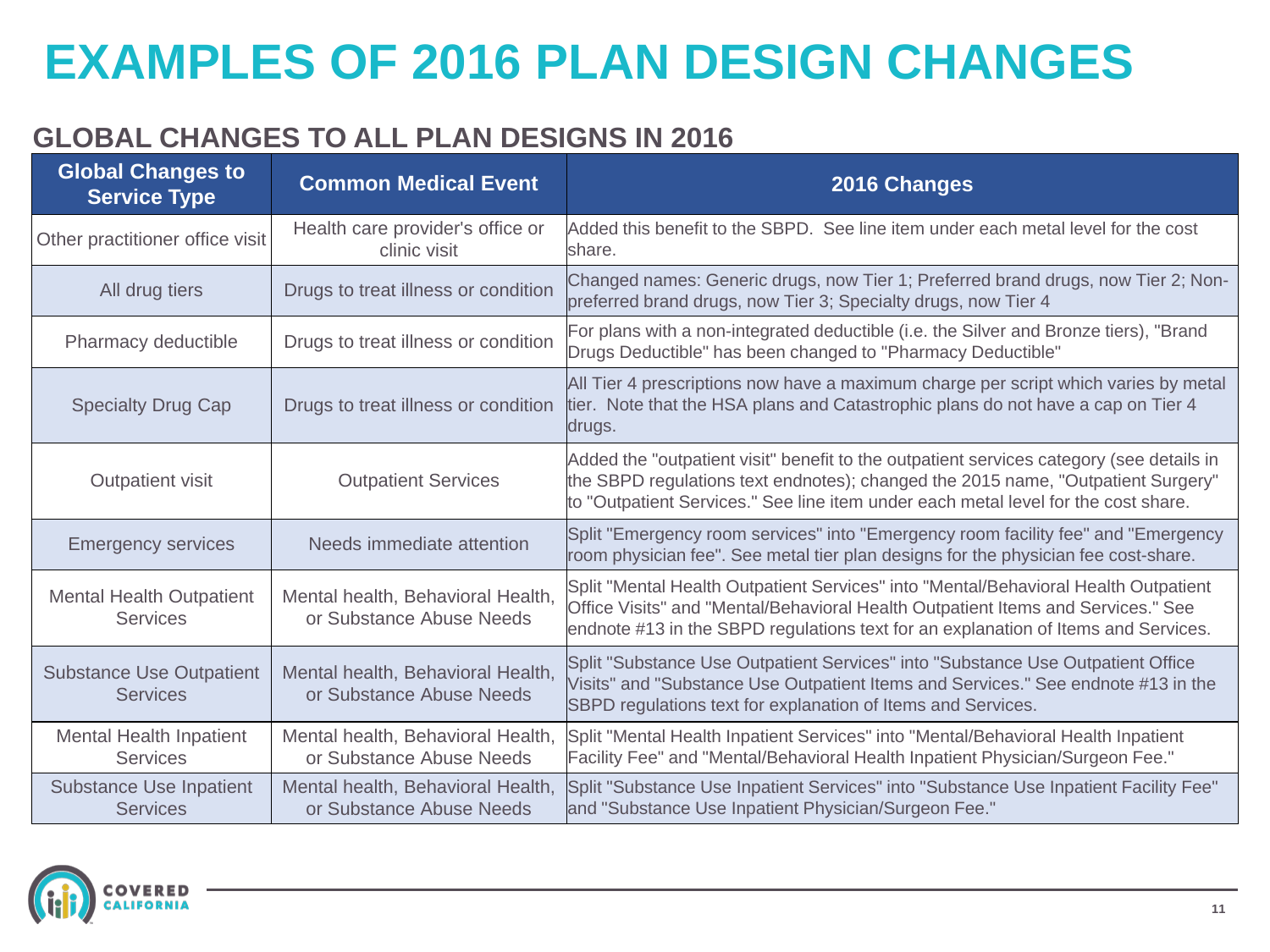## **POTENTIAL BENEFIT CHANGES WITH MINIMAL INTEREST**

- Survey of Anthem plans on other exchanges did not result in new designs to consider
- Little interest in alternate (non-standard) benefit designs for 2017
- Little interest in non-Essential Health Benefits until 1095 reporting systems can support this function

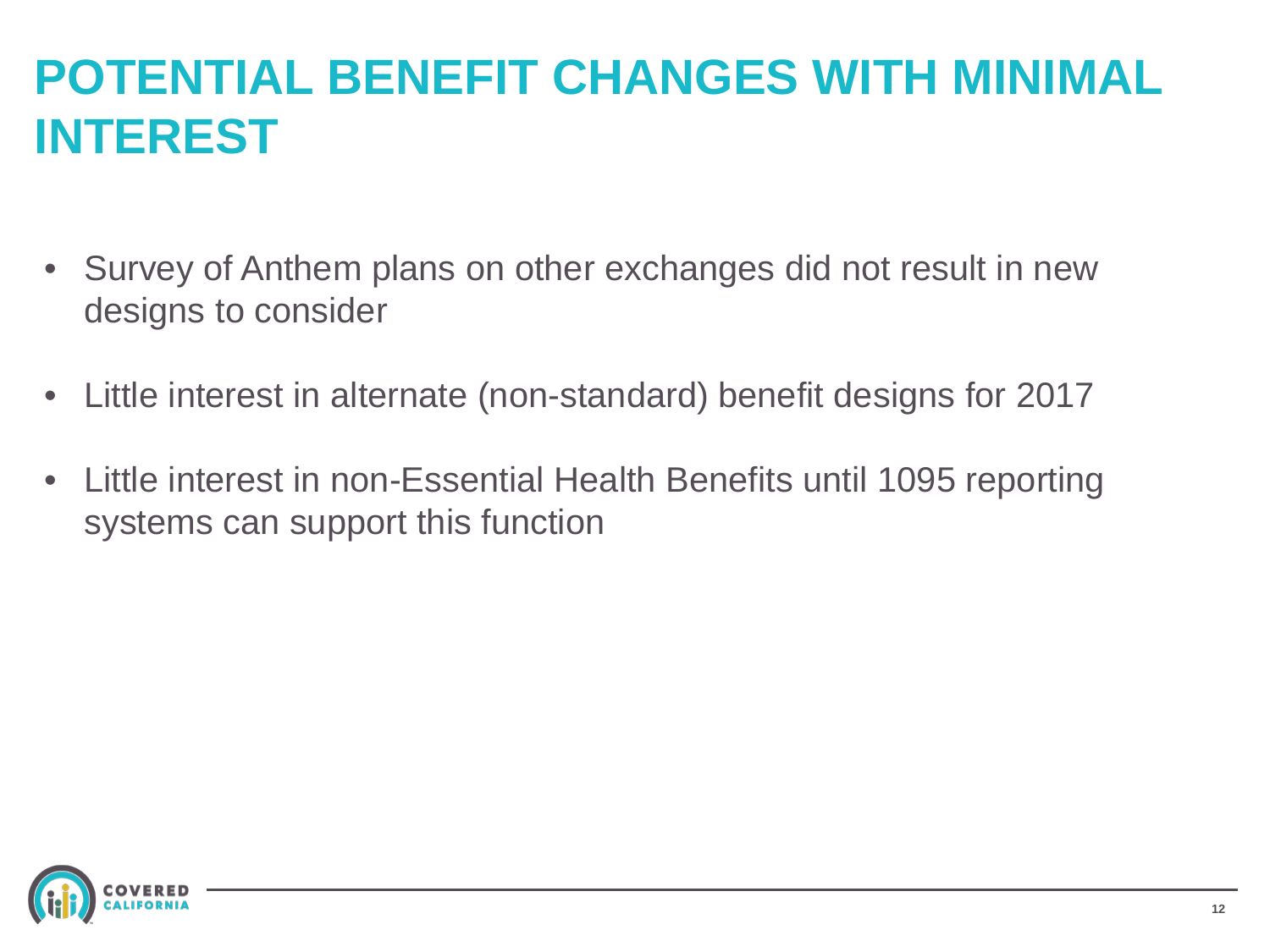## **POTENTIAL BENEFIT CHANGES AREAS WITH NO CONSENSUS**

- Two tier hospital networks
	- o Member confusion vs. lower cost for Tier 2 hospitals (compared to nonnetwork hospitals)
	- o Anthem to follow up with actual utilization of Tier 2 hospitals
- Value Based Insurance Design
	- Member confusion and limited utilization by Covered California population vs. easy to deploy copies of existing designs (e.g., hip & knee replacement reference pricing)
	- o Free / low cost maintenance drugs for specific chronic conditions resulting in higher costs for other drugs and/or benefits to meet AV requirements
- Consolidation of copay and coinsurance plans for both Gold and Platinum plans
	- o Small enrollment in these plans makes it a lower priority

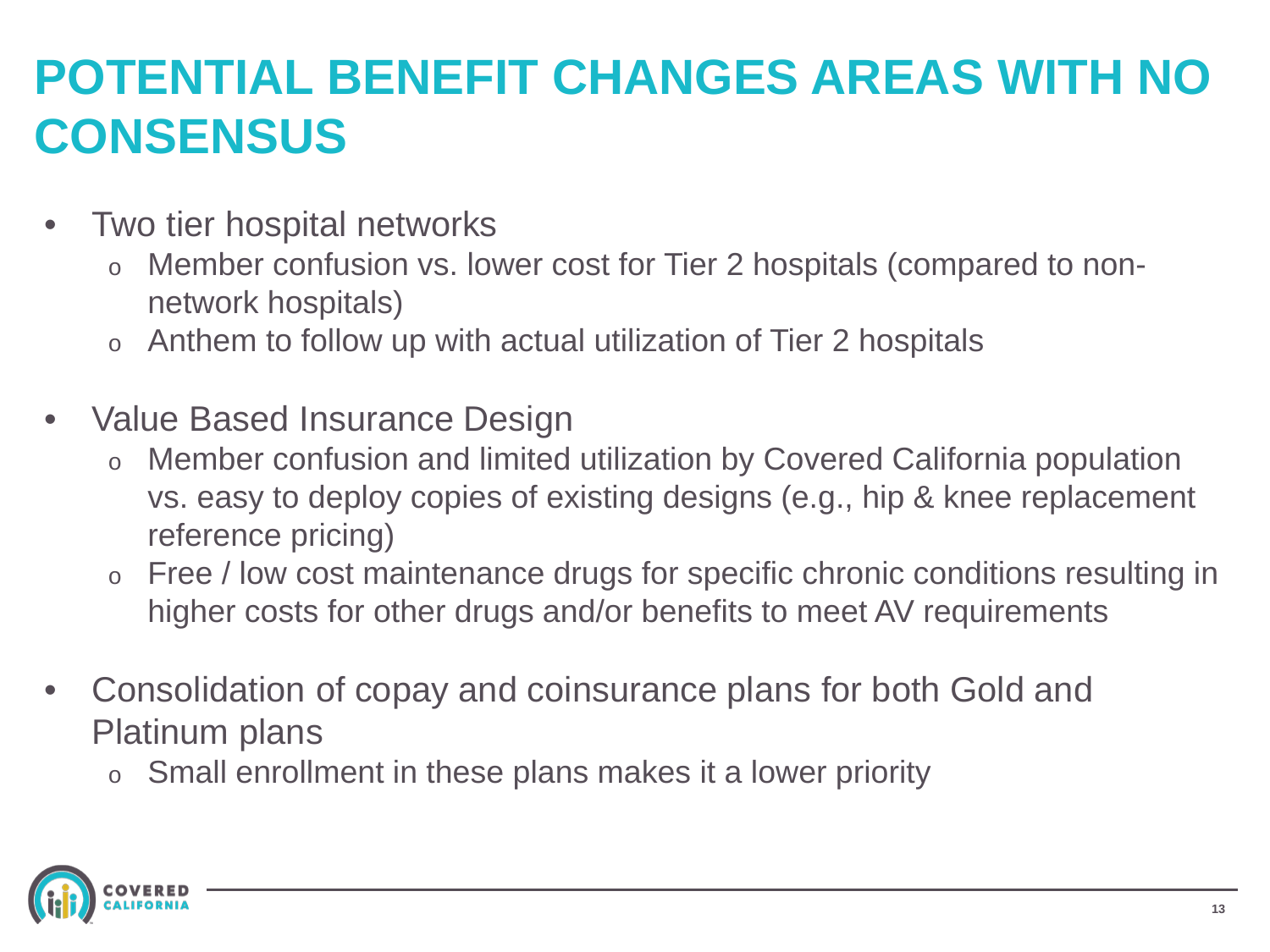## **POTENTIAL BENEFIT CHANGES WITH LIKELY AGREEMENT**

- Cost-sharing changes
	- o Reduce urgent care copay to standard office visit copay amount
	- o Remove physician cost sharing for ER visits
	- Combine medical and pharmacy deductible for Bronze plans
- Thorough review of EOCs, SERFF template requirements, and Knox-Keene requirements to standardize benefits that are not currently standardized - likely a multi-year process.

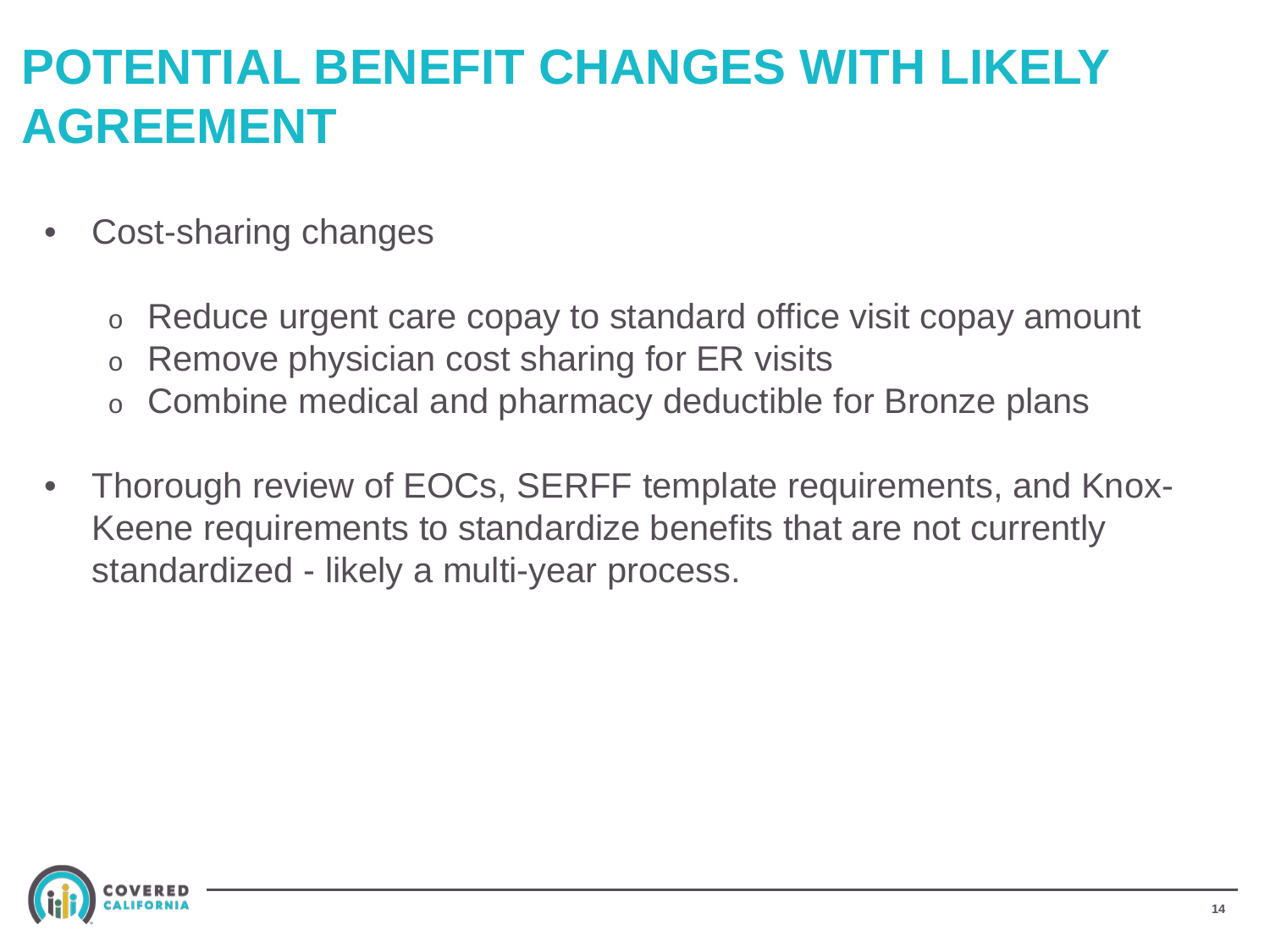## **Dental Standard Benefit Design Review for 2017**

Discussion Topics

- Adult waiting period for major services
- Adult annual limit
- Degree of standardization in copay design
- Potential new plan design for employer-sponsored purchase only

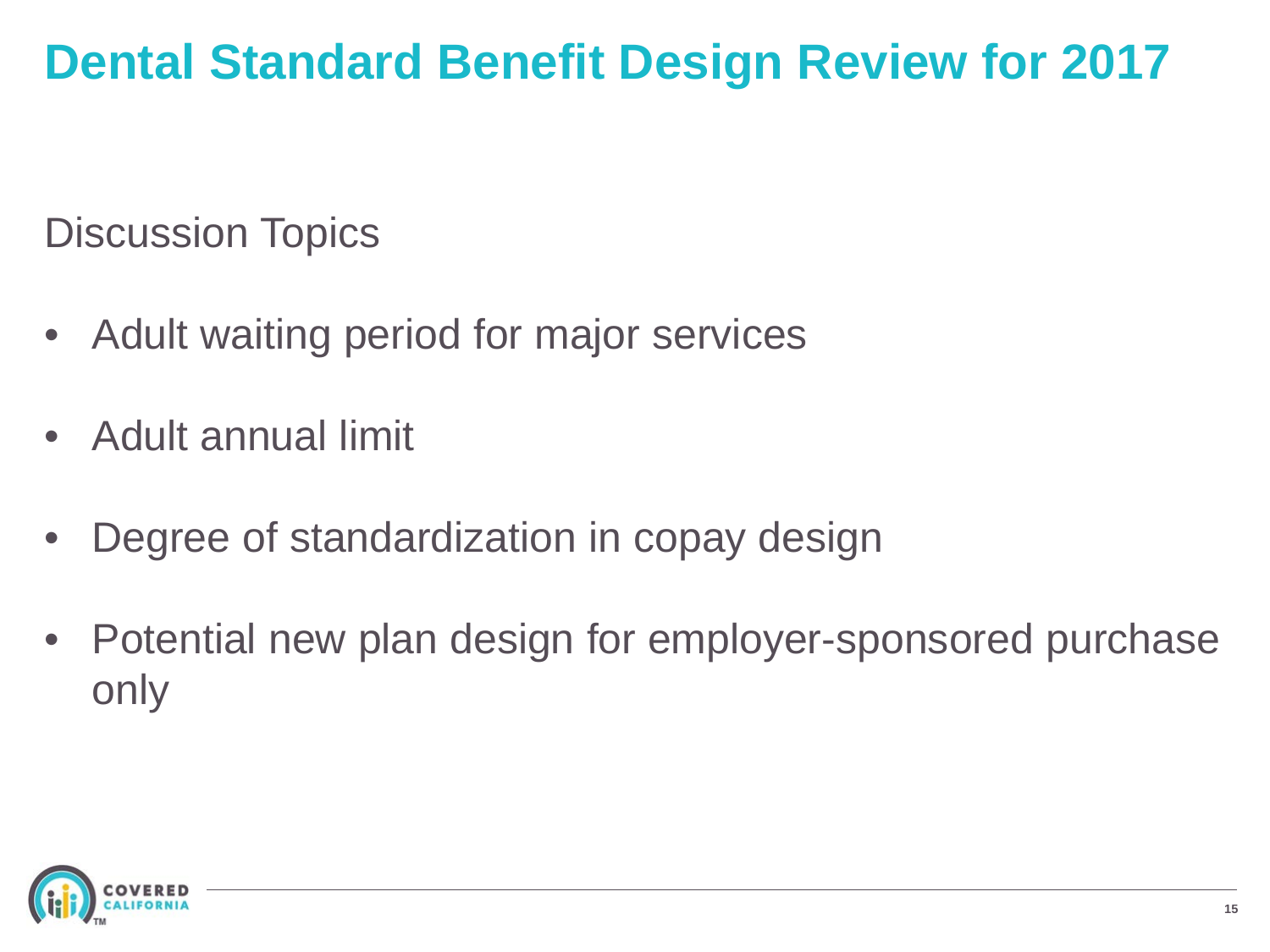# **QUALITY SUBCOMMITTEE UPDATE**

LANCE LANG, CHIEF MEDICAL OFFICER PLAN MANAGEMENT DIVISION

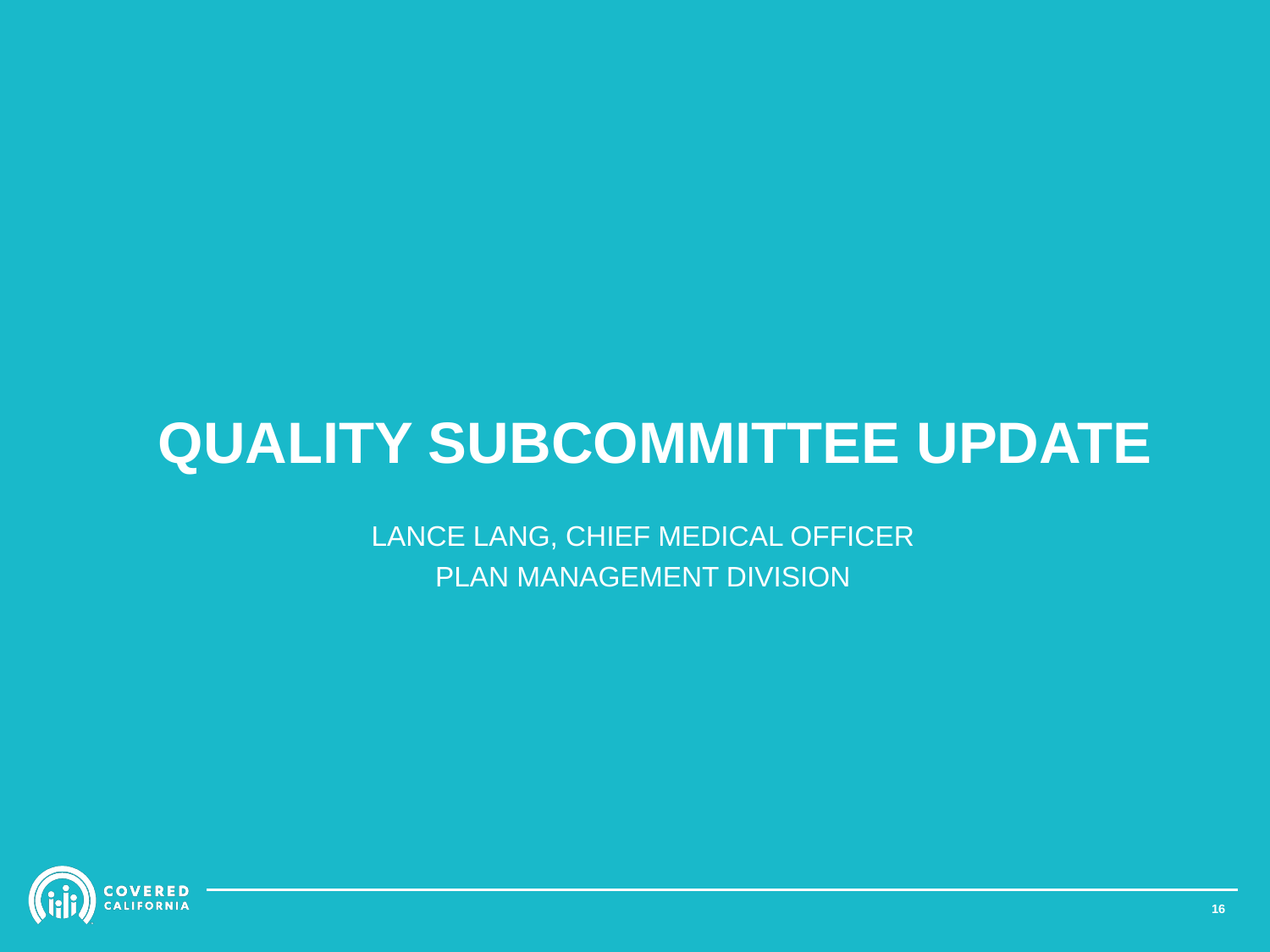# **COMPASS FOR QUALITY CONTRACT CHANGES**

### **Organizational Goal**

Covered California will be a catalyst for change in California's health care system, using its market role to stimulate new strategies for providing high-quality, affordable health care, promoting prevention and wellness, and reducing health disparities



### **Subcommittee Goal**

- Provide input to Covered California staff as we develop recommendations for 2017 contract requirements that will target further improvements for the quality and delivery of care to consumers and align efforts for participation with other State and Federal initiatives
- Provide feedback on goal-setting with an eye for targeted improvements by 2020

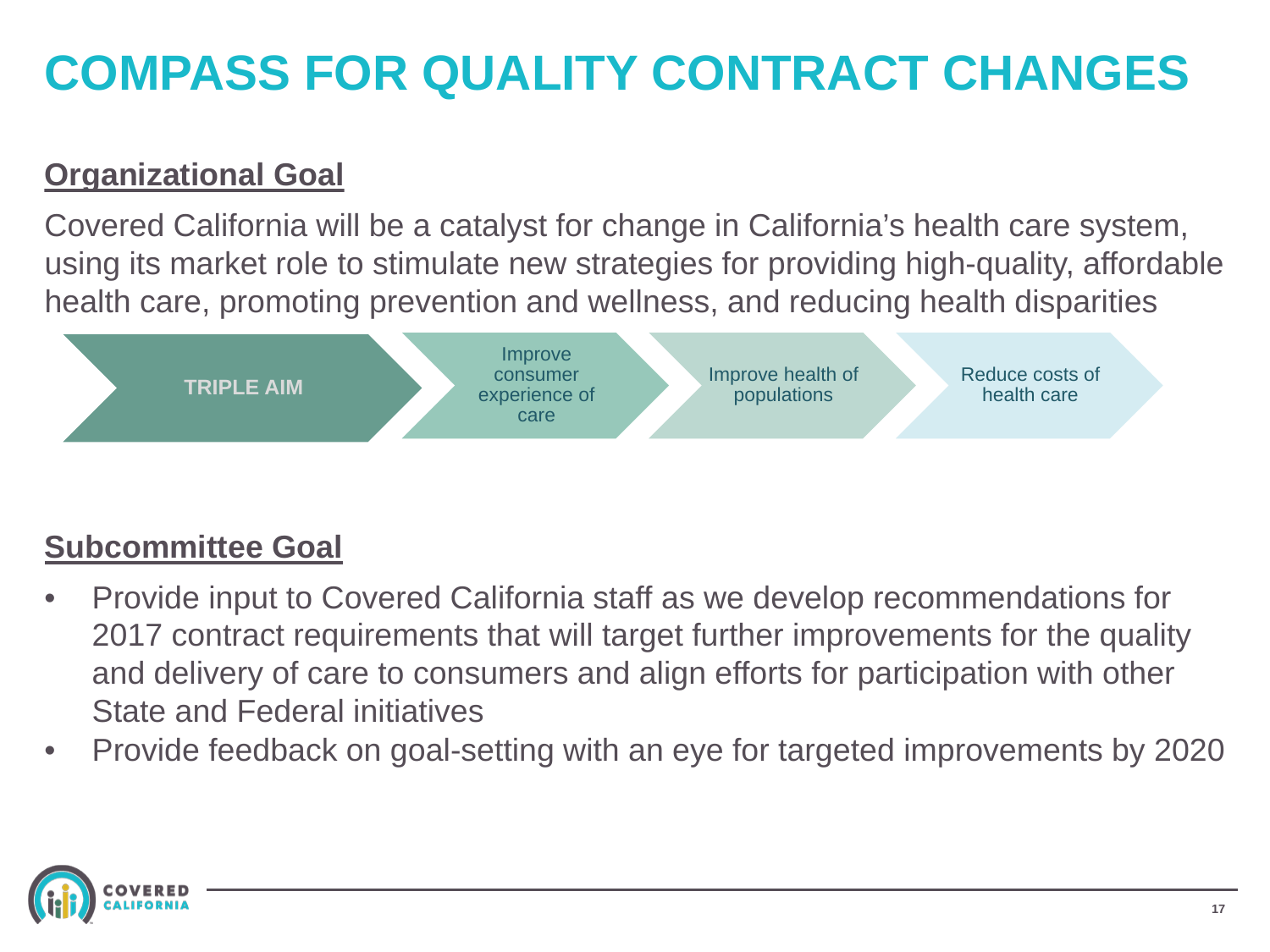# **2017 DELIVERY REFORM CONTRACTUAL ISSUES UPDATE (1/2)**

- Covered California will be raising the bar for carrier requirements to align efforts to improve the delivery of services unique to our population and positively impact healthcare outcomes in California. Areas to be addressed include the following:
	- Reducing Racial/Ethnic disparities in health outcomes
		- o Consider NCQA recognition for MultiCultural Health Care
		- o Track select HEDIS Scores by racial/ethnic group
		- o Demonstrate narrowed disparity in scores
		- o Continue to develop Essential Community Provider networks
	- Increasing availability of Decision Support for Treatment/Provider Selection
		- o Use of benefit information to support member estimate of cost sharing
		- o Price transparency for procedures and episodes of care
		- o Variation in quality outcomes
		- o Support of integrated provider directory
	- Increase the number of member enrolled in Accountable Care Organizations (ACO) and Patient Centered Medical Homes (PCMH)
- Sub-committee meetings have started to vet 2017 QHP requirements that includes carrier participation in Quality Initiatives, Performance Measures, and Service Level Standards
- Sub-committee members include carriers and consumer advocates

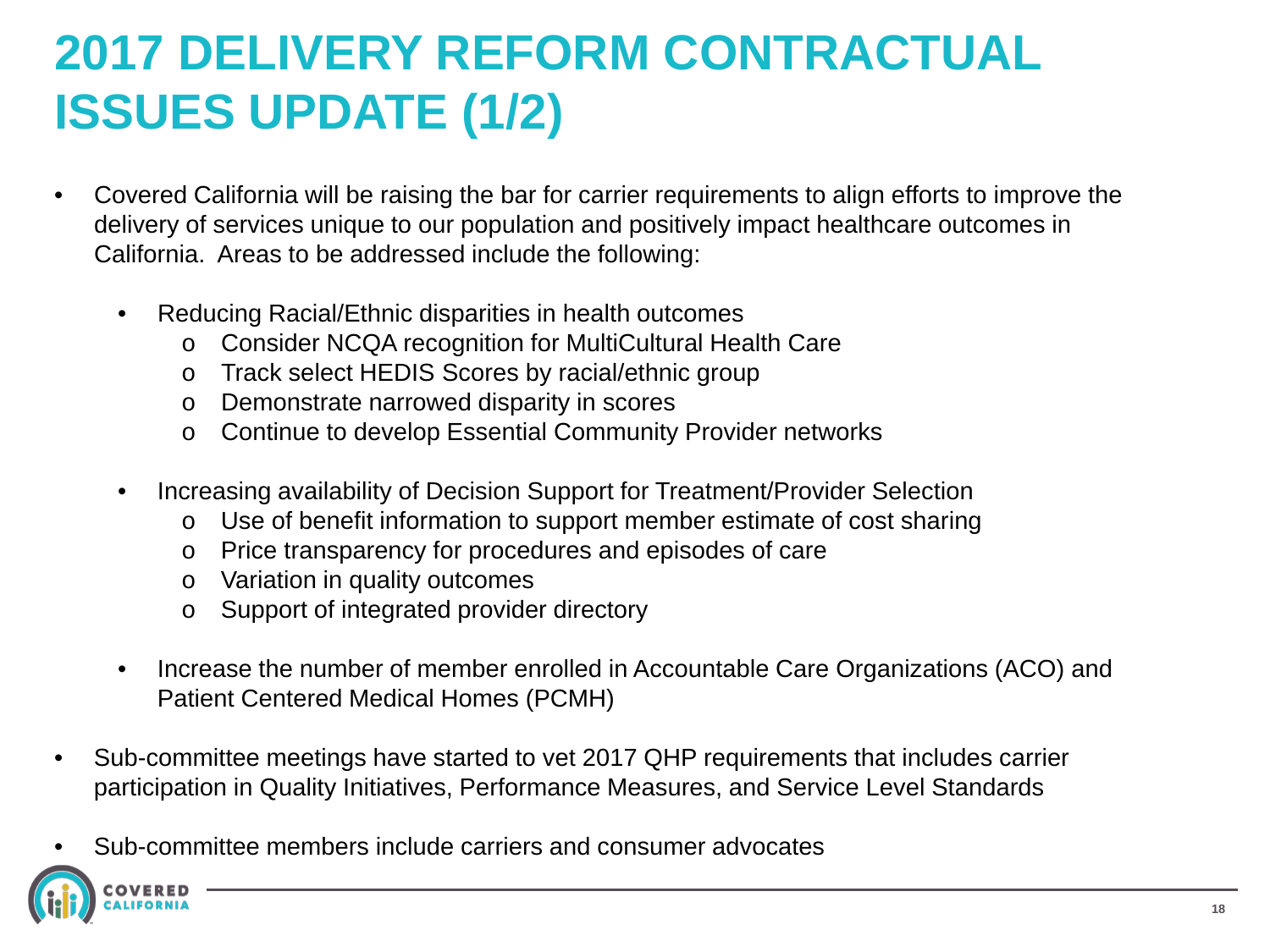# **2017 DELIVERY REFORM CONTRACTUAL ISSUES UPDATE (2/2)**

- Narrow the number of statewide initiatives to drive more focused and concentrated effort by aligning with improvement initiatives sponsored and/or supported by other purchasers
	- o California State Innovation Model/CalSIM (Appropriate use of C-Sections)
	- o CalPERS, California Medicaid and PBGH
	- o CMS Innovation Center (Payment reform opportunities, Clinical Transformation grant program (Partnership for Patients/Promoting Hospital Safety)
	- o Statewide Workgroup on Overuse and Misuse ("Choosing Wisely" Initiative)
- Sub-committee meetings focused on changes to the 2017 contract related to delivery reform have started and includes carriers and advocates